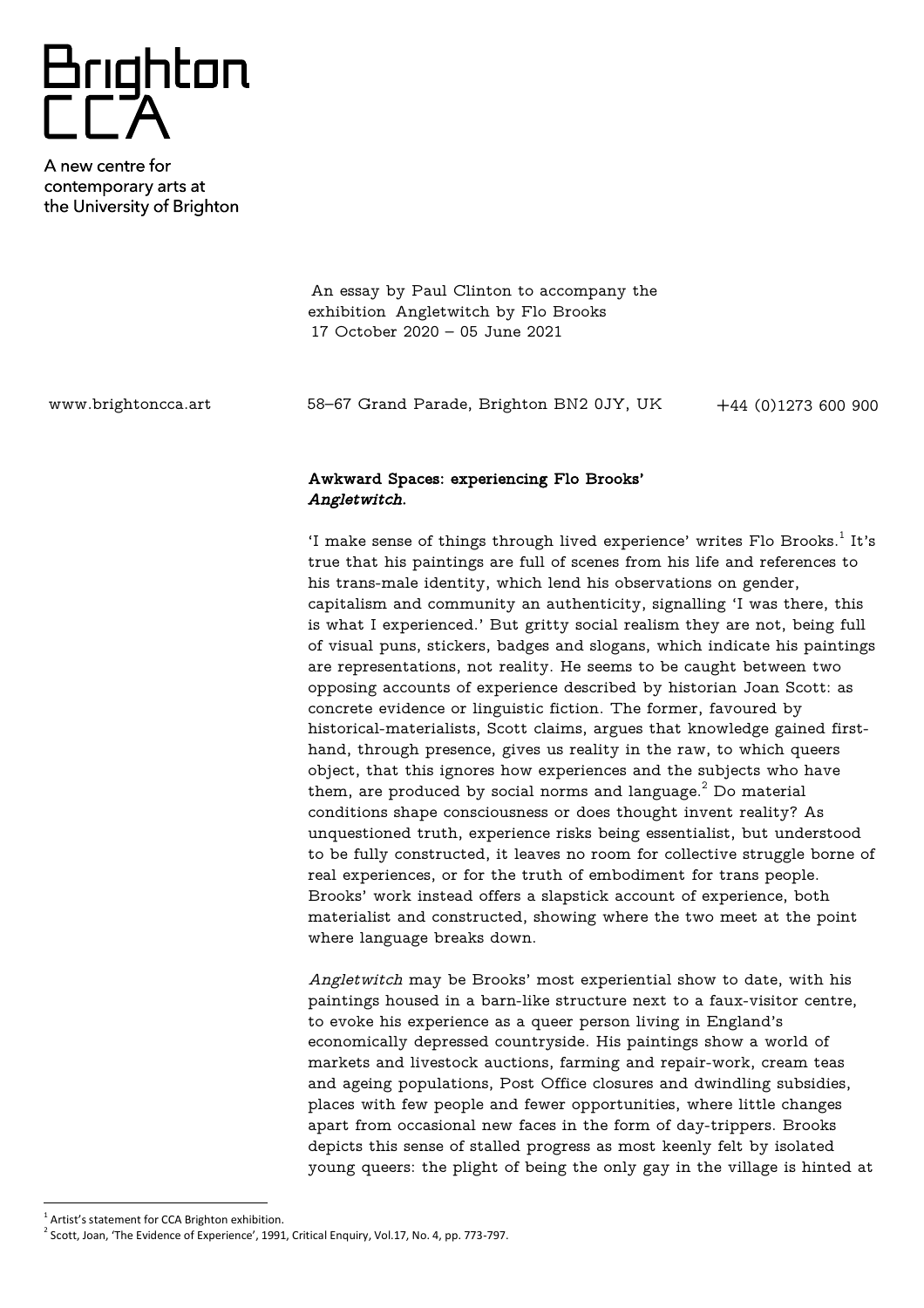## Brighton<br>FFA

A new centre for contemporary arts at the University of Brighton

by a lone, androgynous hiker wearing a badge ironically declaring 'we have to stop meeting like this'. Other signs reference the need to go undetected as queer, to 'pass' as cis or straight, as in a placard designating the countryside as a 'Passing Place', or another that says there is 'No Trespassing' in nature. It's not clear if these communities really are oppressively straight, or if Brooks' paintings refer to the 'metronormative' $^3$  bias in queer culture, which equates small town with small-minded, and the city with freedom. This class distinction, between the provincial and the sophisticated, is perhaps reinforced by the economic neglect of rural areas and the commercialisation of queer culture, where participation means being able to afford entry to the club or the right clothes to wear. Brooks certainly presents the countryside as governed by manual labour, farming, repairing and cleaning. Marxists such as Sue Ellen Case and Donald Morton have long argued that queer culture is bourgeois, unconcerned with the conditions of working-class life. To argue that the subject is performative or linguistically determined, Case argues, is to deny the importance of material, non-semiotic, realities, particularly the 'working, sweating body' or economic forces. $4$  According to Case and Morton, this makes queer theory complicit in the mass-market, where signs and objects are abstracted from the conditions and people that made them, like the free floating symbols in Brooks' paintings. Queer thereby amounts to an 'idealist' $5$  belief that reality can be remade simply by being performed differently, with no structural constraints.

Case and Morton's opposition between working class authenticity and queer artifice is uncomfortably reminiscent of homo-trans-phobic arguments that queerness is an unnatural, bourgeois affectation.<sup>6</sup> But Brooks shows how the pure and the inauthentic are difficult to tell apart. A 'female' rubber sex doll abandoned in the mud or a donut and sausages suggestively strung in a bush, at once signal the heterosexuality of the countryside, but also the perversity and artifice of so-called natural desires. His work invokes definitions of the natural and material only to make them lose their definition. Indeed, for him the queerness of his work lies not in his life story, but in 'visual puns and irony, provoking and belittling symbols of normativity. $^7$ 

Brooks shows wildflowers in the process of being cut; cattle wearing rosettes; land and bodies commodified and exploited – an exhausted farm-worker wears a number meant for a cow at auction. Hikers visiting the countryside looking for an authentic way of life, would be sadly disillusioned – pure physicality and nature are concepts that have been abstracted and reified, only to be sold back to alienated tourists. All this points to queer-Marxist Kevin Floyd's argument that capitalism wants to present manual labour as a kind of 'second nature', not work at all, but simply a fact of life. $8$  Case and Morton's attempts to

 $^3$  Halberstam, Jack, Queer Time and Place, 2005, New York: NYU Press, p. 36.

<sup>4</sup> Case, Sue Ellen, 'Towards a Butch-Feminist Retro-Future', Queer Frontiers, 2000, ed. Cindy Sarver, Uni of Wisconsin Press, p. 28

<sup>5</sup> Morton, Donald, 'Queer Materialism', The Blackwell Encyclopedia of Sociology, 2016, ed. George Ritzer, John Wiley & Sons, p. 2.

 $^6$  Such arguments recur in Marxism, from Theodor Adorno to the American Socialist Worker's Party which excluded gay members on the grounds that it was a bourgeois condition. David Allyn, *Make Love Not War*, 2016, Taylor and Francis, p. 158.

<sup>7</sup> Flo Brooks quoted in an interview with Louise Benson in 'Five Questions', *Elephant*, Feb 2019.

<sup>8</sup> Floyd, Kevin, *The Reification of Desire*, 2009, Minneapolis: Uni. Of Minnesota Press, pp. 106-107.